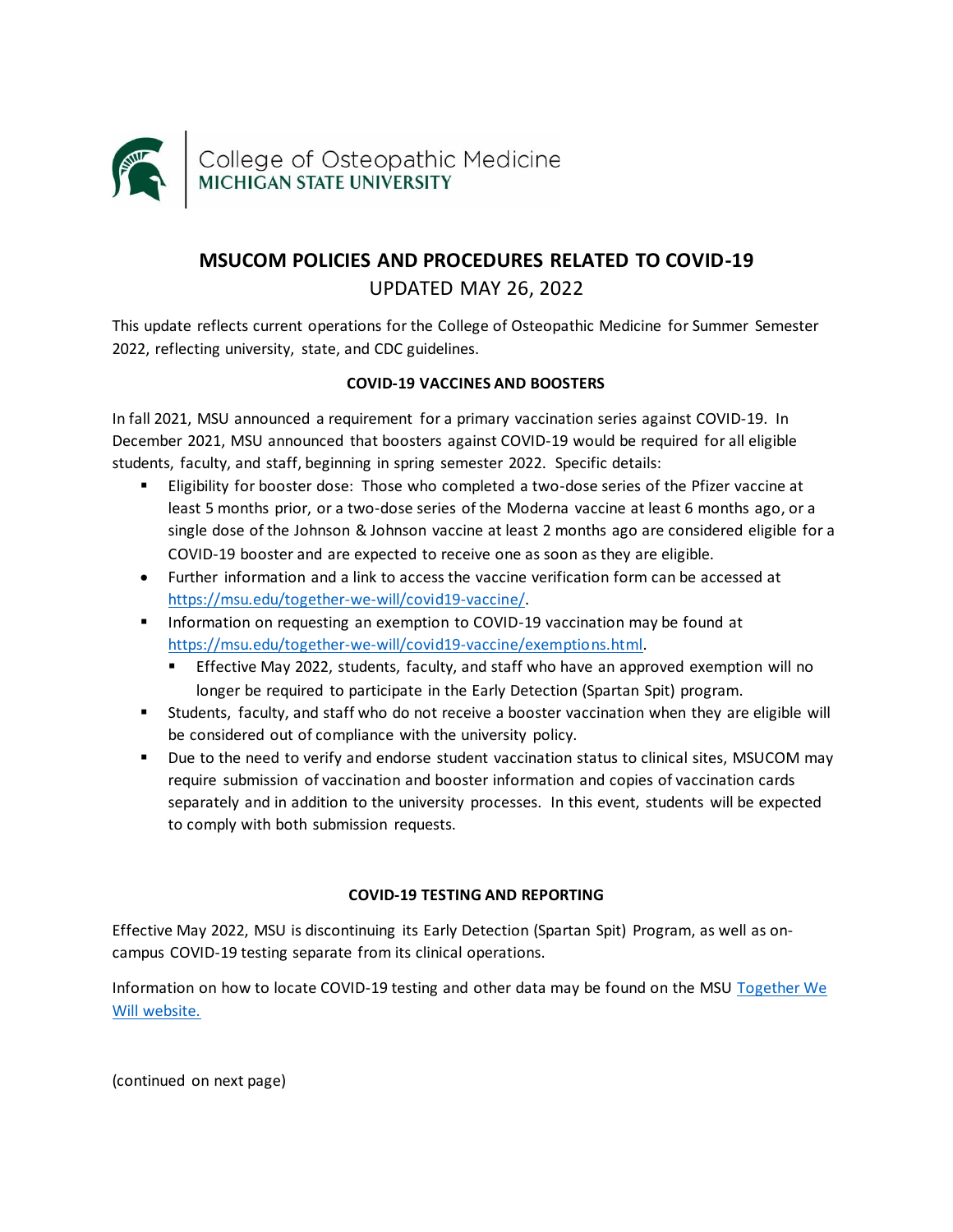## **PRECLERKSHIP STUDENT PROTOCOLS (OMS-I AND OMS-II)**

#### **Self-monitoring for symptoms**

All MSUCOM students are expected to self-monitor for symptoms that may be related to COVID-19. As noted by the Centers for Disease Control, COVID-19 infection may be associated with no symptoms, mild symptoms, or severe illness. Symptoms typically appear 2-14 days after exposure to the virus.

Students should continue to self-monitor for symptoms

According to the CDC [website,](https://www.cdc.gov/coronavirus/2019-ncov/symptoms-testing/symptoms.html) these symptoms include:

- Fever or chills
- Cough
- Shortness of breath or difficulty breathing
- Fatigue
- Muscle or body aches
- Headache
- New loss of taste or smell
- Sore throat
- Congestion or runny nose
- Nausea or vomiting
- Diarrhea

#### **Instructions for students who are symptomatic or test positive for COVID-19:**

#### **If you have symptoms or fever:**

- Do not come to campus. Complete an excused absence request if you were expected to attend an on-campus session.
- Seek COVID-19 testing as soon as possible. Isolate from others while awaiting testing.

#### **Next steps:**

- **If you are symptomatic and test positive for COVID-19** regardless of vaccination status:
	- o **Continue to isolate for 5 days** from the onset of symptoms. The day you began having symptoms is day 0. You may not come to campus during this time.
	- o **If your symptoms have resolved by day 5,** you may return to campus but as a precaution you should wear a mask when you are around others through day 10.
	- o Call the MSU COVID-19 hotline at 855-958-2678 to report your test result.
	- o Complete additional excused absence request forms as needed.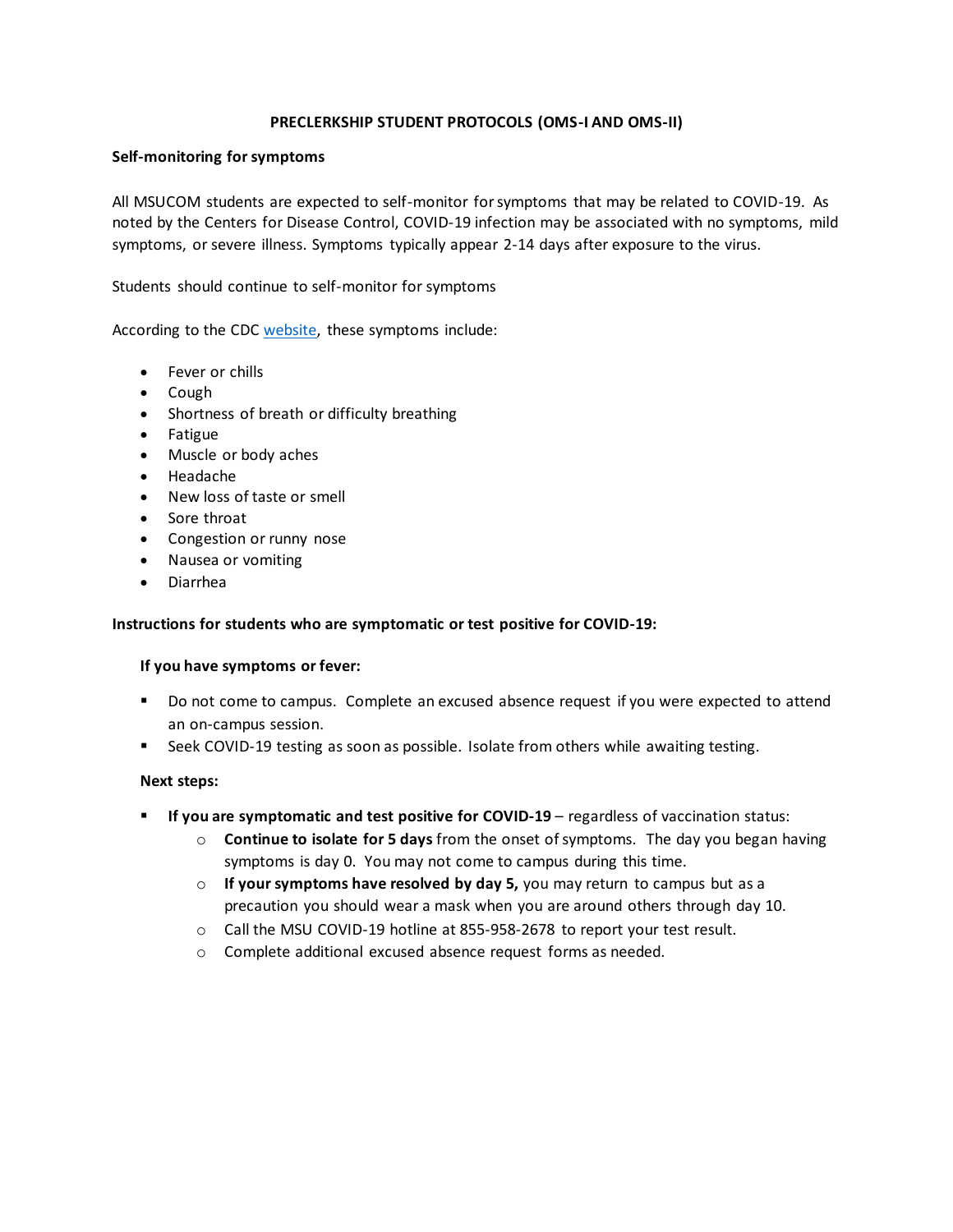## **PRECLERKSHIP STUDENT PROTOCOLS (OMS-I AND OMS-II), CONTINUED**

- **If you are symptomatic and test negative for COVID-19**:
	- o **If you are fully vaccinated or have received a booster**: You may return if you are well enough to do so. Complete additional excused absence request forms as needed. Seek medical attention for an alternate diagnosis, or retest for COVID-19 if symptoms persist or if you have had a known exposure.
	- o **If you have completed a primary vaccination series and are not yet eligible** to receive a booster (e.g., you had your second dose of the Moderna vaccine less than 6 months ago or of the Pfizer vaccine less than 5 months ago, or you had a single dose of the Johnson & Johnson vaccine less than 2 months ago): You may return if you are well enough to do so unless you had a close contact (see below). Complete additional excused absence request forms as needed. Seek medical attention for an alternate diagnosis, or retest for COVID-19 if symptoms persist.
	- o If you are **not vaccinated/exempt**: Remain off campus and contact MSU Triage Hotline for more directions.

## **Close contacts**

A close contact is defined as exposure to someone who has tested positive for COVID-19, in which the contact was at least 15 minutes in close proximity (6 feet) without PPE. If you are unsure about a potential contact, call the MSU Triage Line at 855-958-2678 for further guidance.

- **If you are asymptomatic, and you are fully vaccinated and received a booster:**
	- o You may come to campus.
	- $\circ$  Self-monitor for symptoms and fever for five days. If symptoms develop, follow the steps in the section above.
- **If you are asymptomatic, and you completed a primary vaccination series but are not yet eligible to receive a booster** (e.g., you had your second dose of Moderna or Pfizer less than 6 months ago, or had a single dose of Johnson & Johnson less than 2 months ago):
	- o You may come to campus.
	- $\circ$  Self-monitor for symptoms and fever for five days. If symptoms develop, follow the steps in the section above.
- **If you are asymptomatic, and you completed a primary vaccination series, and you are now eligible for a booster but have not yet received one** (e.g., you had your second dose of Moderna or Pfizer less than 6 months ago, or had a single dose of Johnson & Johnson less than 2 months ago):
	- o **Do not come to campus.**
	- o **You must quarantine and self-monitor for symptoms for 5 days.** Day 0 is the last day of contact with the person who tested positive.
	- $\circ$  If symptoms develop, follow the steps in the section above. If not, you may return to campus after five days.